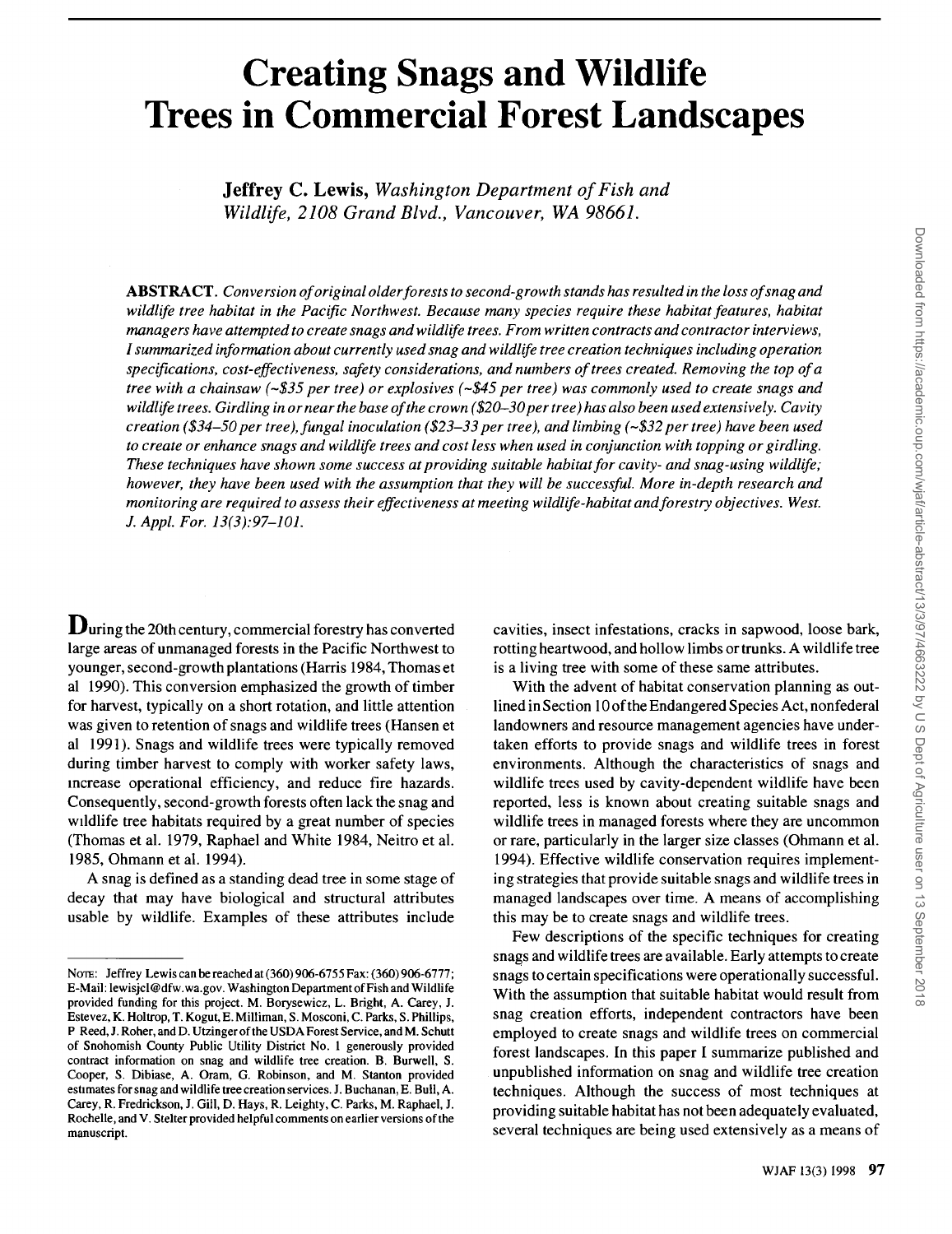**providing habitat My objective IS to compare and explain currently used techmques and their costs to forest managers**  charged with managing habitat for wildlife in commercial **forests of the Pacific Northwest.** 

# **Collection of Information**

**I obtained copies and summaries of contract agreements for snag and wildlife tree creation conducted in forest landscapes in Washington. These documents contained information on techniques, operation specifications, costs, and the number of snags and wildlife trees created. Isummarized this information and compared it with findings reported in the literature. Costs of program administration, project preparation, monitoring, or agency overhead were not included in evaluating the expense of creating snags and wildlife trees. These costs may equal or exceed the per-tree cost of creating a snag or wildlife tree (J. Estevez, USDA Forest Service,**  Trout Lake, WA, pers. comm.).

**I also interviewed private contractors who provide snag and wildlife-tree creation services, as well as staff biologists of contracting agencies. During these interviews Iobtained information about operations, safety, costs, and efficiency of various techniques employed by contractors and the contracting agencies.** 

# **Literature Overview**

**Experimentation with snag creation began in the late 1970s. Researchers have investigated the use of herbicides (Conner et al. 1981, McComb and Rumsey 1983), explosives (Bull et al. 1981), and fungal inoculation (Bull et al. 1981, Carey and Sanderson 1981, Conner et al. 1981, 1983, Baker et al. 1996, Parks et al. 1996) to create snags or to induce heart rot in snags and wildlife trees. Bull and Partridge (1986) evaluated six techniques for creating snags and wildlife trees in northeastern Oregon, which included topping by chainsaw or explosives, girdling, applications of herbicides or pheromones, and fungal inoculation. Others experimented with direct creation of cavities in living trees (Carey and Sanderson 1981, Carey and Gill 1983). Creating snag habitat by erecting downed logs and planting them vertically into the ground was also investigated (Caine and Marion 1991, Deal 1996). Artificial snags made of polystyrene have been shown to provide roosting and nesting habitat for several cavity-using birds (Peterson and Grubb 1983, Conner and Saenz 1996). While many experimental techniques have been investigated, few are currently used by contractors and contracting agencies.** 

# **Snag and Wildlife Tree Creation**

**Contractors I interviewed created snags by removing the crown of a live tree using either explosives or a chainsaw. Girdling was another commonly used technique; it involved removing a width of the living bark (cambium) around the circumference of the trunk with a hatchet or saw thereby interrupting the flow of nutrients between the roots and** 

**crown Partial crown removal, hmb•ng, cavity creation, and inoculation of heart-rot fungi also were used by contractors to create or enhance wildhfe trees.** 

**These techniques can be used in stands of all ages. Trees that are large, widely scattered, or difficult to access, however, require more time and therefore cost more to convert into snags or wildlife trees. Techniques that require special expertise due to technical and safety considerations (e g, using explosives) can also be more costly. Contractors consider the more open stands and gentler terrain of environments east of the Cascade crest more cost-effective for snag and wildlife tree creation than those on the west side. Ponderosa pine (Pinus ponderosa), western larch (Larix occidentalis), Douglas-fir ( Pseudotsuga menziesii), and grand fir (Abies grandis) are species typically targeted on the east side. Douglas-fir and western hemlock (Tsuga heterophylla) are often targeted in west-side environments.** 

## **Explosives**

**The use of explosives to remove the top of a live tree is a common snag-creation technique. Typically a contractor climbs the tree to a specified height, bores one or more holes in the bole, plants the explosive charge (one or more sticks of**  dynamite) within the bored holes, and attaches a detonating **device that can be used once the climber has climbed down and moved a safe distance from the tree (Bull et al. 1981). The explosive charge severs the bole, removing all or part of the crown. The wound created at the top is ragged and naturallooking, like that created by wind-shear. Leaving some hve branches below the severed point can prolong the life of the tree and therefore increase its value as a wildlife tree. When the objective is to create snags, however, all live limbs should be removed.** 

**Blasting has been successful at creating ponderosa pine snags that are windfirm and suitable as habitat for wildhfe (Bull et al. 1981, Bull and Partridge 1986). Blasting can be done in conjunction with fungal inoculation of the wound, limbing, and cavity creation, but at an increased cost. This technique and its use in conjunction with fungal inoculations and cavity creation have been employed by the USDA Forest Service in the Pacific Northwest.** 

**Blasting can be done in stands of all ages; however, precautions may be required to protect adjacent trees from being damaged by or entangled with the severed top (Bull et al. 1981). It requires contractors licensed to use and transport explosives, and extensive safety precautions must be observed throughout operations. While contractors consider blasting a safe technique, contracting agencies may use saw-topping or girdling instead because of concerns and mandates to minimize disturbance to endangered species (e.g., spotted owl).** 

**Bull and Partridge (1986) estimated the total cost of creating snags with explosives at \$30 per tree for ponderosa pine in northeastern Oregon. Cost estimates summarized from written contracts and contractor interviews were approximately \$45 per tree (Table 1), however contractors explained that cost varies substantially depending on a number of site- and job-specific factors (e.g., tree size, distance between target trees, accessibility to trees, terrain).**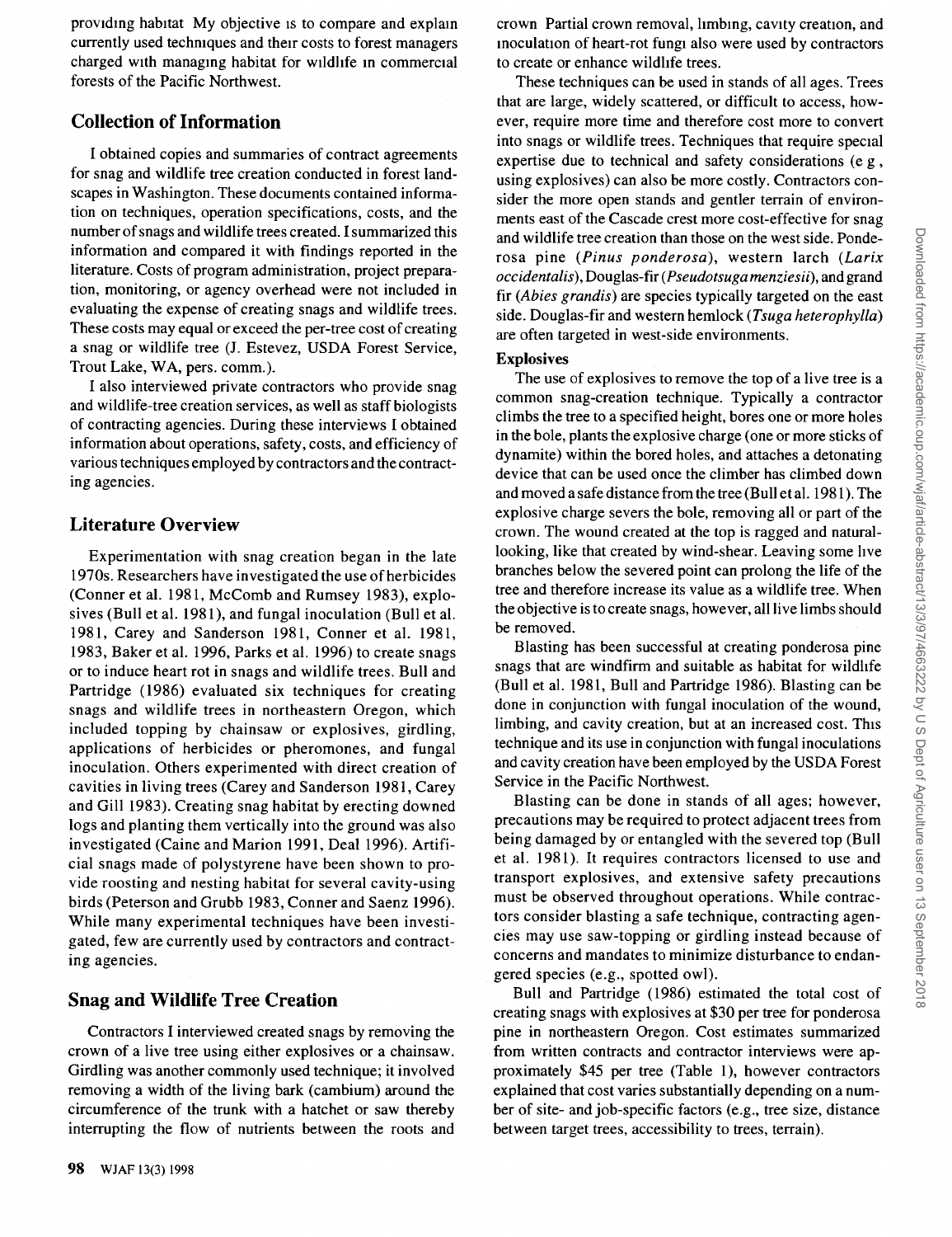|  |  |  |  | Table 1.  Cost estimates (per tree) for techniques used to create snags and wildlife trees in Washington, 1987–1996 |
|--|--|--|--|---------------------------------------------------------------------------------------------------------------------|
|--|--|--|--|---------------------------------------------------------------------------------------------------------------------|

|                                        | Estimates from <sup>®</sup>    |                    |                       |       |                 |                           |       |
|----------------------------------------|--------------------------------|--------------------|-----------------------|-------|-----------------|---------------------------|-------|
|                                        | Written contracts <sup>b</sup> |                    | Contractor interviews |       |                 | Bull and Partridge (1986) |       |
| Technique                              |                                | range              | $\boldsymbol{N}$      | X     | range           | $\boldsymbol{N}$          | (S)   |
|                                        | .                              | $\cdot$ (\$)……………… | .(\$)<br>             |       |                 |                           |       |
| <b>Blasting</b>                        | 47.48                          | 33.73 - 60.73      | 12                    | 43.75 | 27.50–60.00     | -6                        | 30.00 |
| Saw-topping                            | 34.78                          | 21.73-90.00        | 23                    | 36.83 | $25.00 - 45.00$ | -6                        | 18.95 |
| Girdling <sup>c</sup>                  | 27.43                          | 15.00 - 53.00      | 13                    | 19.58 | 17.50–30.00     | 6                         | 3.13  |
| Fungi inoculation                      | 23.81                          |                    |                       | 33.00 | $20.00 - 40.00$ | 5                         | 4.65  |
| Fungi inoculation after blasting or    |                                |                    |                       | 12.75 | $5.00 - 20.00$  | 4                         |       |
| saw-topping                            |                                |                    |                       |       |                 |                           |       |
| Cavity creation                        | 34.12                          | 25.00-100.00       | 3                     | 50.62 | 27.50–60.00     | 4                         |       |
| Cavity creation after blasting or saw- | 15.00                          | $15.00 - 15.00$    | $\overline{2}$        | 17.50 | $10.00 - 25.00$ | 5                         |       |
| topping                                |                                |                    |                       |       |                 |                           |       |
| Limbing                                | 32.01                          | 28.79-52.00        | 2                     | 32.00 | $29.00 - 35.00$ | 2                         |       |

For written contract items ( $n = 56$ ), cost estimates were based on 53 items contracted from 1990 to 1996, and three items contracted between 1987 and **1990. Means represent the total cost of all snag and wildlife tree creation for each technique divided by the total number of trees for that technique. Estimates from contractors were based on 1996 costs.** 

**b The 12 blasting contracts included a total of 2723 trees. The 23 saw-topping contracts included 2263 trees. The 13 girdling contracts included 3216 trees. The 5 cavity creation contracts included 295 trees. The two limbing contracts included 72 trees.** 

**c Cost estimates from contracts and interviewed contractors were based on crown girdling. The estimate from Bull and Partridge (1986) was based on basal girdling (i.e., no climbing cost).** 

#### **Saw-Topping**

**Saw-topping involves sawyers climbing to a specified height in the tree and severing the bole with a chainsaw, removing some or all of the crown. Saw-topping can be done in conjunction with fungal inoculation, limbing, and cavity creation and can create snags and wildlife trees that are windfirm and provide suitable wildlife habitat (Bull and Partridge 1986, Chambers et al. 1996, M. Borysewicz, USDA Forest Service, Metaline Falls, WA, pers. comm.). Saw-topping does not leave the natural looking (i.e., windsheared) top that is left after blasting, but the sawyer can make a severed top look natural or alter it to provide a potential nesting site (Bull et al. 1997). A natural-looking top, with its increased surface area, may be more suscep**tible than a cross-cut top to natural fungal inoculation and **heart rot.** 

**Saw-topping is considered more dangerous than blastlng because of the proximity of the climber-sawyer to the falling top. Tops can deflect off adjacent trees or become entangled with the sawyer or the sawyer's equipment. In addition, strong or gusting winds and their unpredictable effects on a falling top can create hazardous conditions for the climber-sawyer.** 

**Estimates from written contracts, contractor interviews, and Bull and Partridge (1986) indicate that saw-topping costs less than blasting (Table 1). Contractors explained that saw-topping estimates, as with those for blasting, are variable depending on a number of site- and job-specific conditions. There was an inverse relationship between the cost per snag created and the number of trees saw-topped in a given operation** ( $r^2 = 0.20$ ,  $P = 0.03$ , df = 24; using **linear regression on the contract data), which reflects the favorable economics of creating snags and wildlife trees in larger quantities (also see Chambers et al. 1996). This**  relationship was not observed with blasting  $(P = 0.43)$  or crown girdling  $(P = 0.34)$ .

**A variation of saw-topping has been to use a fellerbuncher to top trees. The machine's use is limited to smaller trees (<18 in. diameter where cut) on gentle ter-** **rain, however, and its maximum cutting height is about 20 ft, resulting in a relatively short snag (R. Wininger, Weyerhauser Corp., Springfield, OR, pers. comm.).** 

#### **Girdling**

**Girdling can create a dead but intact top, providing a taller snag; however, this intact top makes a girdled tree more susceptible to wind-shear at the wound site. If girdling is done at breast height (basal girdling) and wind-shear breaks the tree at the wound site, little or no snag habitat will remain. Alternatively, girdling in or near the base of the crown (crown girdling) can preserve much of the bole if wind-shear breaks the snag at the wound site. Girdling can be done in conjunction with fungal inoculation and limbing, at increased cost. Girdling may result in a sap rot rather than a heart rot, potentially reducing the suitability of some snags as nesting habitat (Carey and Gill 1983, Neitro et al. 1985). Sap rots, however, can provide suitable excavating conditions in tree species with a wide layer of sap wood (e.g., ponderosa pine; Bull et al. 1997). Snag monitoring on the Colville National Forest has documented natural fungal infection, insect infestation, and wildlife use of crown-girdled trees (M. Borysewicz, USDA Forest Service, Metaline Falls, WA, pers. comm.). In New Mexico, Parks et al. (in prep.) found that most of 102 ponderosa pines killed by basal girdling were used by woodpeckers as foraging substrate and that 20% contained woodpecker nest cavities <10 yr after being girdled.** 

**Girdling is the safest and least expensive of the commonly used snag-creation techniques. Cost estimates from written contracts and contractor interviews were based on climbing and crown girdling (Table 1).** 

#### **Inoculating Trees with Heart Rot Fungi**

**Inoculating trees with heart rot fungi may be a relatively inexpensive way to create a wildlife tree, and potentially, a snag (Table 1). Climbers bore holes into the heartwood and insert wooden dowels infected with a heart-rot fungi (Conner et al. 1983, Parks et al. 1996). The fungi may produce a heart rot conducive to excavation by primary cavity nesters. Heart rot can eventually lead to the formation of hollow limbs and**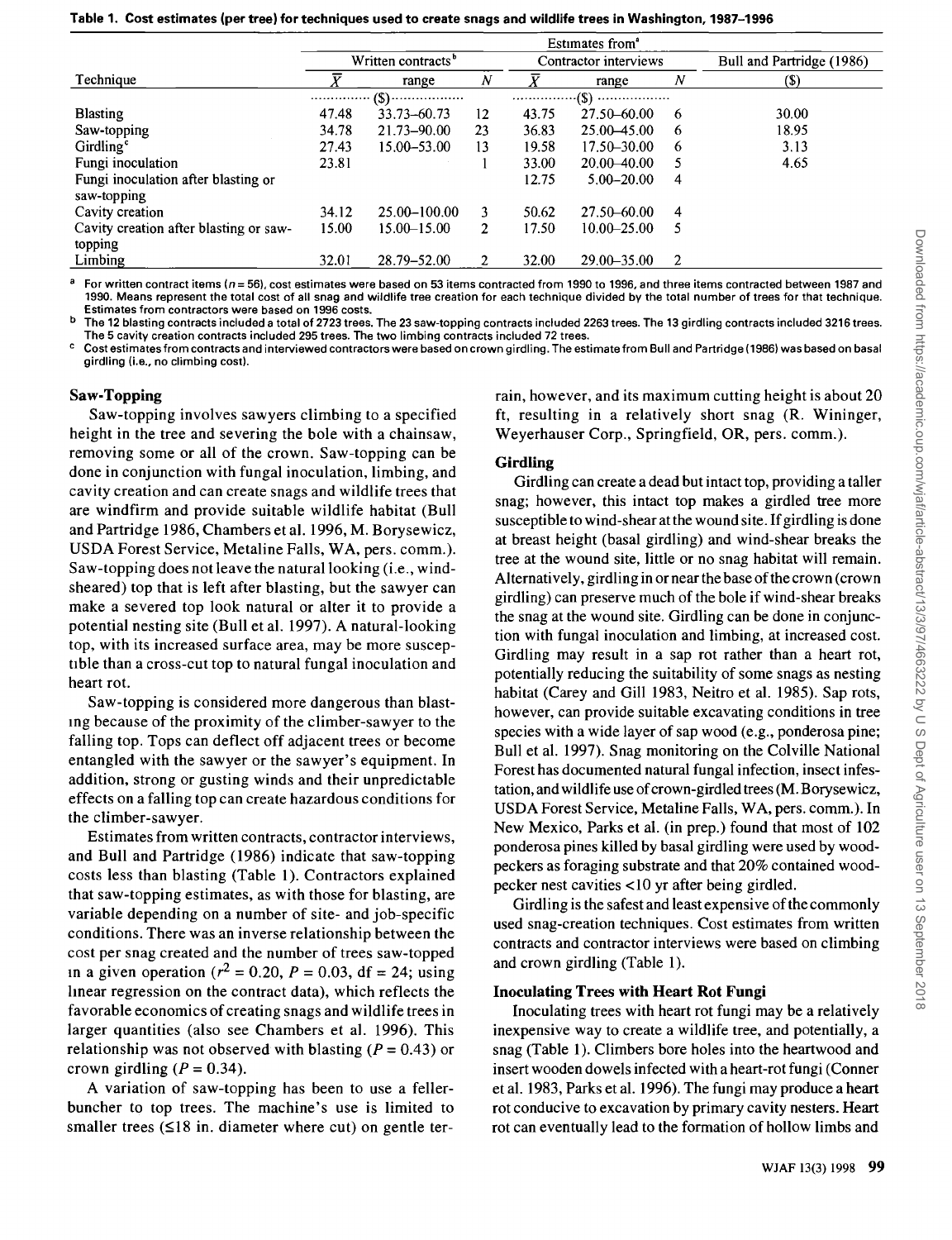**trunks suitable for nesting, denning, resting, and roosting by wildlife (Bull et al 1997, Parks et al 1997)** 

**Boring and inoculating have been successful in creating heart rots in some hardwoods (Conner et al. 1983), and are currently the subject of several conifer-habitat studies in the Pacific Northwest (Helton and Bednarz 1996, Parks et al. 1996). Parks et al. (1996) documented cavity excavations in 8 of l0 inoculated western larch in one study stand 6.5 yr after treatment.** 

**Shooting inoculum into trees with a rifle or shotgun has shown initial promise as a less expensive alternative to climbing and inoculating (Baker et al. 1996); however, further investigation into commercial application is needed. While relatively inexpensive as presently conducted by contractors, fungal inoculations are even more economical when done in conjunction with blasting, saw-topping, and girdling (Table 1).** 

#### **Cavity Creation and Limbing**

**In the process of creating snags, biologists found that cavity creation and other improvements could increase the habitat value to wildlife. Carey and Gill (1983) experimented with cavity construction by excavating cavities with a chainsaw and covering them with a wooden faceplate with an entrance hole. They reported that created cavities were used extensively by birds. Routing holes into trees was an effective way to provide cavities for small mammals where the cavity did not callous over (Carey and**  Sanderson 1981). Carey and Sanderson (1981), however, **found that some tree boles were weakened where cavities were created and broke at this point. Cavity creation can be costly, and costs may vary substantially depending on the individual contractor (Table 1). Cavity creation, however, is much less expensive when done in conjunction with blasting or saw-topping (Table 1).** 

**Limbing reduces the number of branches left in the crown of a live tree. Limbing is often done to clear live branches below the point of blasting or saw-topping in order to reduce the potential for windthrow of a live tree or snag, to provide perches for wildlife, and to prevent a live limb from becoming a new leader and revitalizing the tree. Live limbs are often left intact well below the topping point. At this level, they can sustain a damaged wildlife tree but will not become new leaders. Limbing is relatively expensive (Table 1), but costs less when done in conjunction with blasting or saw-topping.** 

#### **Safety Issues**

**Most snag creation techniques require climbing trees, which is dangerous (Walkowiak 1996) and generally requires training and experience before a contractor can become efficient and competitive in business. Adding the need to hoist and use chainsaws and other equipment in the canopy can increase the risks to the climber and the ground crew (Walkowiak 1996). Saw-topping may be the most dangerous technique because injury can result if the falling tree top becomes entangled with the climber or the climber's equipment.** 

**Blasting would appear to be the most dangerous technique. Safety precautions observed during these operations,**  **however, make this technique relatively safe. Blasters and support crew are required to be 500 and 700 ft, respectively, from the explosives at detonation. Also, the public is warned by signs and advised by the ground crew to avoid the blasting area. Specific requirements in government contracts mandate safe transport, storage, placement, and detonation of the explosives.** 

**Girdling, fungi inoculation, limbing, and cavity creation require fewer safety measures than blasting and saw-topping Cavity creation may be somewhat more dangerous because the bole may break where the cavity is being made (Carey and Sanderson 1981).** 

## **Conclusions**

**Providing snag and wildlife tree habitat has numerical, spatial, and temporal considerations, as snags and wildhfe trees have limited lifespans. Snag and wildlife tree creation can provide potential habitat in forest stands wherever and whenever suitable trees are present. Crown removal using explosives or a chainsaw, and crown mortality through girdling can provide considerable certainty as to where and when potential snag habitat will be available, as well as to the size and species of snag created. Forest managers are left with the task of designating an adequate spatial distribution and number of live trees to provide a sustained yield of snags and wildlife trees. The characteristics (e.g., dbh, species, height, decay stage, density) of snags and wildlife trees used by individual vertebrates have been summarized (see Thomas et al. 1979, Neitro et al. 1985), and can be used as specific habitat targets.** 

**Creating snags and wildlife trees does not equate to providing habitat. Not all snags and wildlife trees are suitable for wildlife. Fungal inoculation, cavity creation, and limblng may increase the suitability of snags and wildlife trees for wildlife. Unfortunately, little information is available on the success of these techniques for providing snag and wildhfe tree habitat. Research and monitoring are needed to evaluate wildlife use of created snags and wildlife trees, both at the individual snag/tree- and landscape-levels. Further, research and monitoring are needed to evaluate additional techniques on commercial forest landscapes and to develop recommendations that meet wildlife and forestry objectives.** 

**A list of snag creation contractors available to forest managers in the Pacific Northwest can be obtained from the author.** 

## **Literature Cited**

**BAKER, F.A., S.E. DANIELS, AND C.G. PARKS. 1996. Inoculating trees with wood decay fungi with rifle and shotgun. West. J. Appl. For. 11 (1): 13-15** 

- **BULL, E.L., C.G. PARKS, AND T.R. TORGERSEN. 1997. Trees and logs important**  to wildlife in the interior Columbia River basin. USDA For. Serv., Gen **Tech. Rep. PNW-GTR-391.55 p.**
- **BULL, E.L., and A.D. Partridge. 1986. Methods of killing trees for use by cavity nesters. Wildl. Soc. Bull. 14(2): 142-146.**
- **BULL, E.L., A.D. Partridge, and W.G. Williams. 1981. Creating snags with**  explosives. USDA For. Serv., Res. Note PNW-393. 4 p.
- **Caine, L.A., and W.R. Marion. 1991. Artificial addition of snags and nest**  boxes to slash pine plantations. J. Field Ornithol. 62:97-106.
- **CAREY, A.B., AND H. R. SANDERSON. 1981. Routing to accelerate tree-cavaty formation. Wildl. Soc. Bull. 9:14-21.**